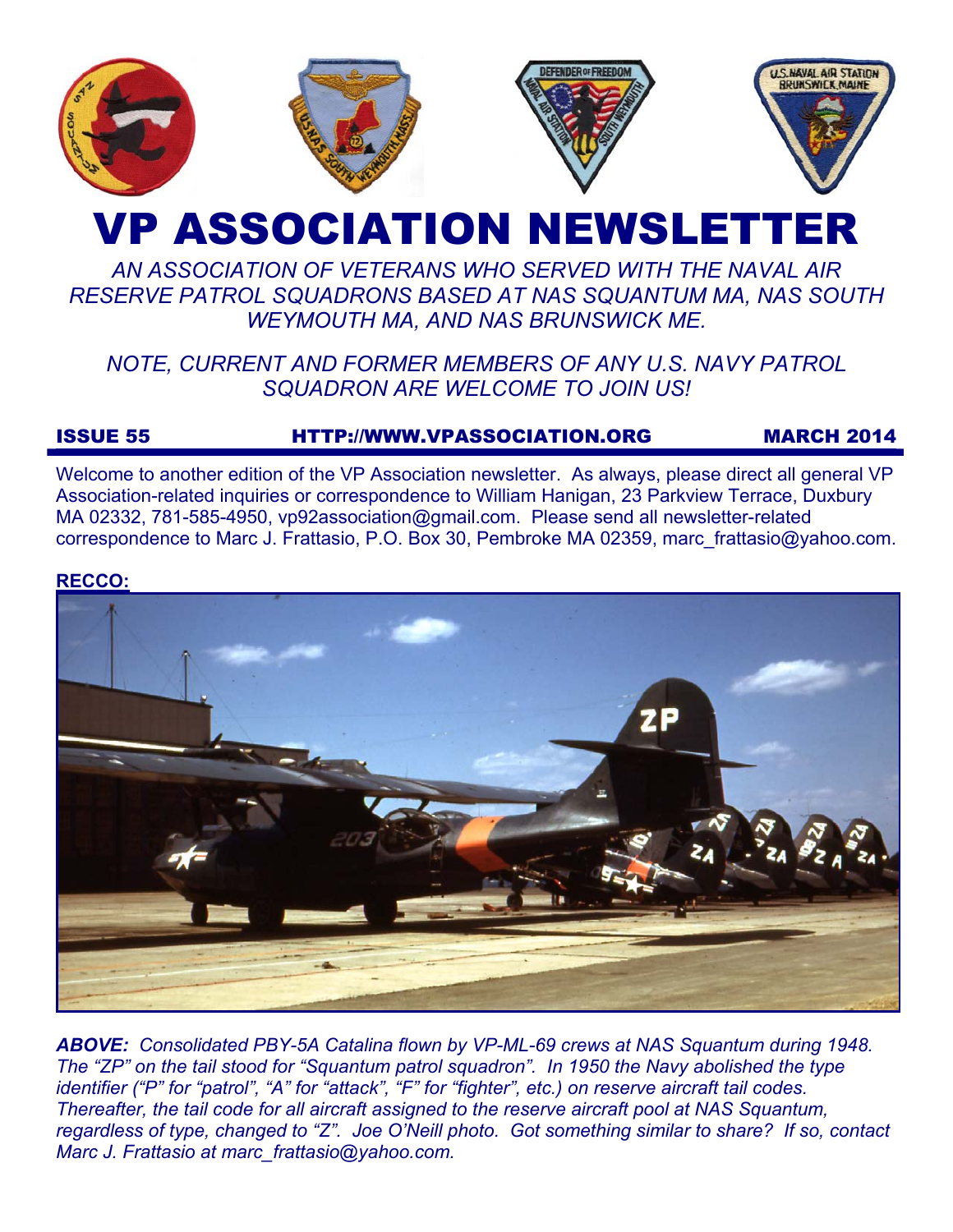# **FINAL FLIGHTS:**

Dana "Digger" Deguio passed away unexpectedly in Topsham, ME on November 24<sup>th</sup>. Dana had been in VP-MAU Brunswick and VP-92. Orlando Albani passed away in Tequesta, FL on December 21<sup>st</sup>. He was a WW2 veteran who had also served in VP-911 and VP-92.

#### **THE 2014 ANNUAL REUNION:**

Please note that the 2014 VP Association Annual Reunion will be held at the Elks Hall in Weymouth, MA on a Saturday in September. At this point we have not fixed the date. The date, a banquet reservation form, and more detailed information will appear in the next issue of the newsletter (June).

#### **ADMIN FUND DONATIONS:**

The VP Association has no dues but contributions are always welcome to help defray the cost of printing and mailing newsletters to shipmates who do not have e-mail. We'd like to thank Philip Baker, Tom Carroll, Andre Castellanos, Dave Childers, Les Connolly, Fran Creney, Jerry Eisenhaur, Gene Forgit, Ray Guering, Allan Hansen, Paul Harriman, Paul LaPinski, Joe McCann, Ed McDonough, Gary Moore, Bob O'Brien, Arthur Ricca, Leo Salmeri, Harvey Shore, Fred Squires, and Herb Tallent for recent contributions to the administration fund.

#### **SPEAKING OF THE COST OF PRINTING AND MAILING NEWSLETTERS…**

If you have an e-mail address and have been receiving this newsletter through the U.S. Postal Service then we do not have a valid e-mail address for you. If this is your situation, please contact Bill Hanigan via e-mail at vp92association@gmail.com as soon as possible so we can begin sending the newsletter to you by e-mail, which costs us nothing other than time, instead of via the U.S. Postal service for which we have to pay for printing and postage. Remember, this group does not charge dues and we operate on a shoestring thanks to volunteer labor, memorabilia sales, and donations.

#### **LOST CONTACT:**

Please be sure to let Bill Hanigan know whenever your street or e-mail address changes so we can update our files. Note new e-mail addresses for Bruce Donahue at soxnut4@verizon.net, Bill Reardon at wereardon@yahoo.com, Grant Strakoulas at rqsequipment@cox.net, Ken Sherman at asa663@verizon.net, and Kasim Yarn at kasim.yarn@yahoo.com. We are looking for a current mailing or e-mail address for Donald Dempster, who was formerly in Gilford, NH.

# **NEW MEMBERS:**

Glen Maners South Portland ME glesan@aol.com VP-11 Gary "Smokie" Moore 1857 Tierra Verde Atlantic Beach, FL 33233 garydewmoore@gmail.com

Mike Smith carmilmem@aol.com VP-92 (TAR YNC)

Jack Steventon 7 Carson Rd Budd Lake, NJ 07828 Leo F. Murphy PO Box 7176 Daytona Beach, FL 32116 murphd82@erau.edu VP-92

Dave Supple 58 Helen St Needham, Ma 02492 dpsupple@gmail.com

James Oikle 322 Princess Point Rd Brunswick, ME 04011 joikle@gwi.net

Bob Richards PO Box 214 Henderson, IL 61439

# **NEWS ABOUT THE MONTHLY MEETING:**

Due to continuing problems at the Hanscom AFB club we have gone back to holding our monthly lunch meetings at Waxy O'Connor's Irish Pub at 94 Hartwell St. in Lexington, MA. The lunch meetings are held from 11:30 to 13:30 on the last Thursday of the month unless otherwise noted. Please join us if you can. Waxy O'Connor's Irish Pub is just outside the Hanscom Field Hartwell gate. This is the gate that's located on the north side of the base if you are driving on Route 128.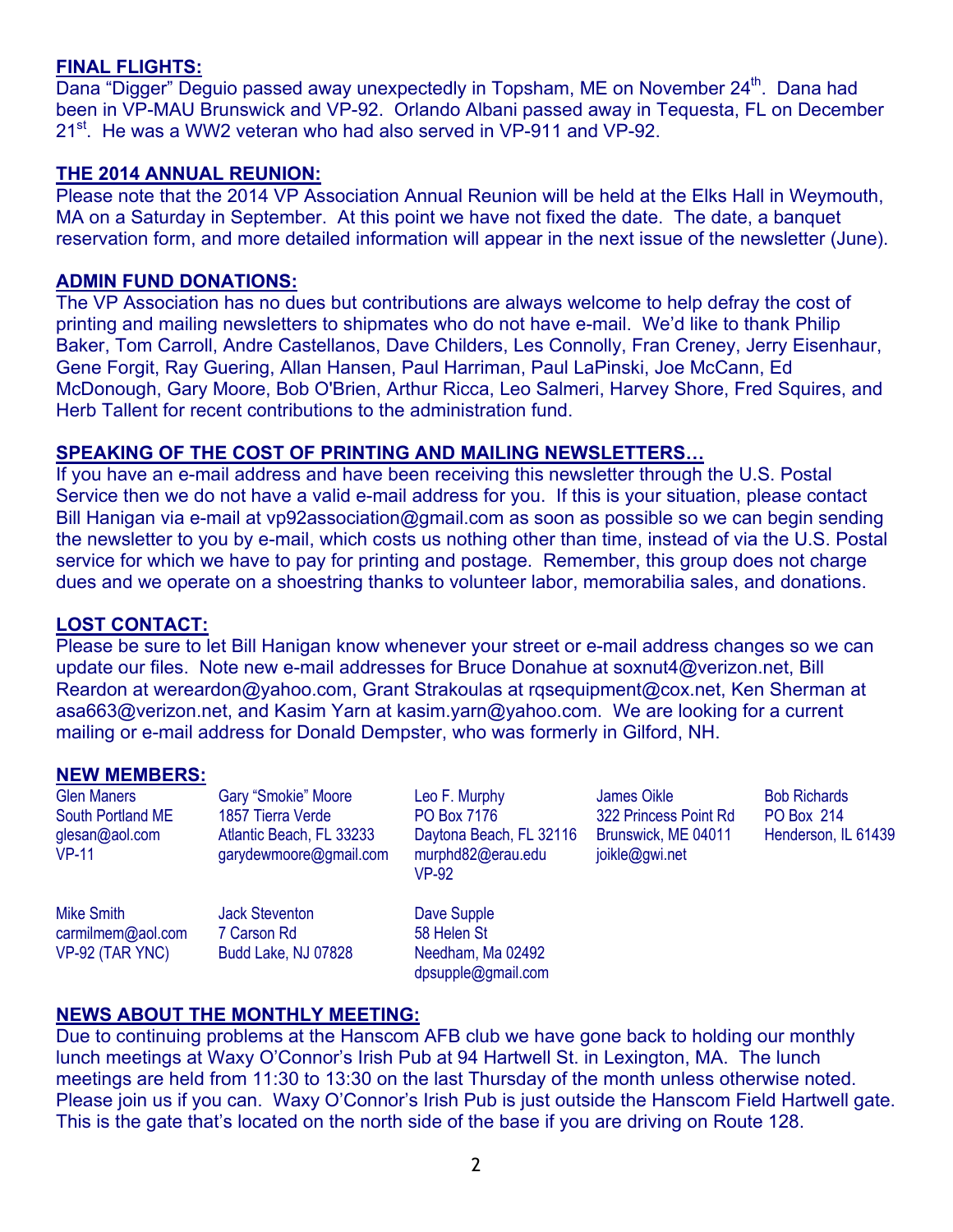# **ANYBODY WANT TO VISIT THE NAVAL WAR COLLEGE MUSEUM?**

Al Firnrohr is interested in putting a group together to visit the Naval War College Museum in Newport, RI at some point in the near future. He has a retired ID card and can get people on to the base. If you'd be interested in going contact Al directly via e-mail at akamacs40@gmail.com.

# **A NOTE FROM PAUL WILLIS (Former TAR Administrative Officer VP-92):**

I've never read anything about CDR Thomas Kahabka in the "Final Flights" section. Tom was VP-92's first TAR OIC. He died at his home in New Orleans on January 31st, 2010. Seems that he trimmed some shrubbery in his yard, ate a little supper, had a mild upset stomach, went to bed early, and died in his sleep of a heart attack. Also, was wondering if you could put a note in a future Newsletter asking if anyone remembers the officer's Closed Mess (restaurant area) at Weymouth being closed in early 1974 due to contamination of the building from decades of treatment for termites with heptachlor and chlordane. As I remember, the base CO overrode the inspectors recommendation to close the entire building, and kept the Officers' Club open and the BOQ open for short time stays only (usually limited to overnight). If anyone has any knowledge of this problem, I would appreciate their contacting me at hamlet922002@yahoo.com.

# **BOOK SIGNING AND LECTURE AT THE SHEA NAVAL AVIATION MUSEUM – APRIL 26TH:**

The ANA Patriot Squadron's Shea Naval Aviation Museum at 495 Shea Memorial Drive on the SouthField real estate development on old NAS South Weymouth has lined up author Tommy H. Thomason to present a book signing and lecture on Saturday April 26<sup>th</sup>. Mr. Thomason will give a lecture on the Bell HSL, the world's first helicopter designed specifically for ASW. He will have copies of the book he wrote about the HSL, "The Forgotten Bell HSL: U.S. Navy's First All-Weather Anti-Submarine Warfare Helicopter" and his other books available for sale. The museum will be open to the public at 9 AM and the lecture starts at noon. See tommythomason.com for more details about Mr. Thomason and his books. For more information about the Shea Naval Aviation Museum see www.anapatriotsquadron.org.

# **2014 MARITIME PATROL ASSOCIATION REUNION AND SYMPOSIUM:**

The Maritime Patrol Association will hold their annual reunion and symposium at NAS Jacksonville, FL on April  $9<sup>th</sup>$  through the 11<sup>th</sup>. See www.maritimepatrolassociation.org/symposium for more details. Note, your newsletter editor had a feature article about NAS South Weymouth's wartime airship patrol squadron ZP-11 published in the current issue of this fine organization's "Planeside" newsletter.

# **WHEN EUGENE ELY INVENTED NAVAL AVIATION (via Bob Mandeville):**

103-years ago is a very long time. Yet in the very hierarchy of these modern marvels, the ability to recover and launch aircraft from the deck of a moving ship stands out as one of our most signature of his accomplishments. Which just goes to show you: Some tricks never grow old.

US Naval aviation was invented 103 years ago, on January 18, 1911, when a 24-year-old barnstormer named Eugene B. Ely had just completed the world's first successful landing on a ship. It happened in San Francisco Bay, aboard the cruiser USS Pennsylvania, which had a temporary 133-foot wooden landing strip built just above her afterdeck and gun turret as part of the experiment.

But back then, innovation was afoot. Ely's Curtis Pusher had been fitted with a clever new invention called a tailhook. The idea was to quickly halt the aircraft after landing by using the tailhook to catch one or two of 22 rope lines -- each propped up a foot above the deck and weighted by the 50-pound sandbags tied to each end – strung three-feet apart along the Pennsylvania's temporary flight deck.

Mark J. Denger of the California Center for Military History has now written a tidy biography of Eugene Ely which narrates this historic day: On the morning of January 18, 1911, Eugene Ely, in a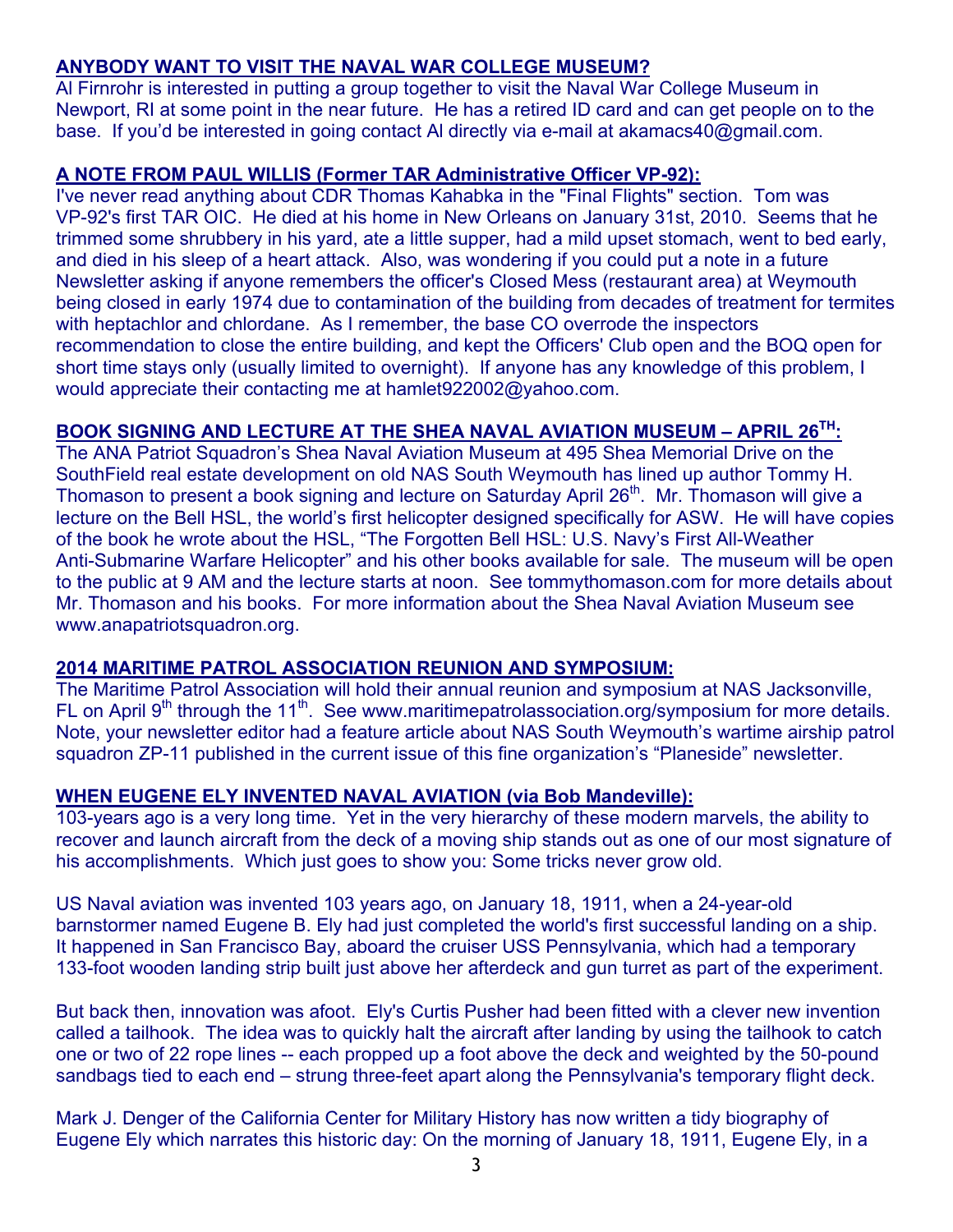Curtiss pusher biplane specially equipped with arresting hooks on its axle, took off from Selfridge Field (Tanforan Racetrack, in San Bruno, California) and headed for the San Francisco Bay.

After about 10- minutes flying north toward Goat Island (now Yerba Buena), Eugene spotted his target through the gray haze – the PENNSYLVANIA.

Ely's plane was first sighted one-half mile from the Pennsylvania's bridge at an altitude of about 1,500-feet, and cruising at a speed of approximately 60 mph. Now ten miles out from Tanforan, he circled the several vessels of the Pacific Fleet at anchor in San Francisco Bay. The airplane dipped to 400-feet as it passed directly over the MARYLAND and, still dropping, flew over the West Virginia's bow at a height of only 100-feet. With a crosswind of almost 15 knots, he flew past the cruiser and then banked some 500-yards from the Pennsylvania's starboard quarter to set up his landing approach.

Ely now headed straight for the ship, cutting his engine when he was only 75-feet from the fantail, and then allowed the wind to glide the aircraft onto the landing deck. At a speed of 40 mph Ely landed on the centerline of the Pennsylvania's deck at 11:01 a.m.

The forward momentum of his plane was quickly retarded by all the ropes stretched between the large movable bags of sand that had just been placed along the entire length of the runway. And as the plane landed, the hooks on the undercarriage caught the ropes exactly as planned, which brought the plane to a complete stop.

Once on board the PENNSYLVANIA, sheer pandemonium brook loose as Ely was greeted with a bombardment of cheers, boat horns and whistles, both aboard the PENNSYLVANIA and from the surrounding vessels.

Ely was immediately greeted by his wife, Mabel, who had greeted him with an enthusiastic, "I knew you could do it," and then by Captain Pond, Commanding Officer of the PENNSYLVANIA. Then it was time for interviews and a few photographs for the reporters.

Everything had gone exactly as planned. Pond called it "the most important landing of a bird since the dove flew back to Noah's ark." Pond would later report, "Nothing damaged, and not a bolt or brace startled, and Ely the coolest man on board."

After completing several interviews, Ely was then escorted to the Captain's cabin where he and his wife were the honored guests at an officer's lunch. While they dined, the landing platform was cleared and the plane turned around in preparation for his takeoff. Then the Elys, Pond and the others posed for photographs. 57-minutes later, he made a perfect take-off from the platform, returning to Selfridge Field at the Tanforan racetrack where another tremendous ovation awaited him.

Both the landing and takeoff were also witnessed by several of the distinguished members of both U.S. Army and Navy, as well as state military officials. Ely had successfully demonstrated the possibility of the aircraft carrier.

Indeed. The US Navy's first aircraft carrier, the USS Langley, was commissioned in 1922, elevenyears later. But Ely didn't live to witness the milestone; he died just a few months after his historic flight, on October 11, 1911, when he was thrown from his aircraft during a crash at an air show. But 103-years-ago, he merged the power of naval warships and aviation in ways that remain cutting-edge, even today. A truly amazing story and I hope that you enjoyed it!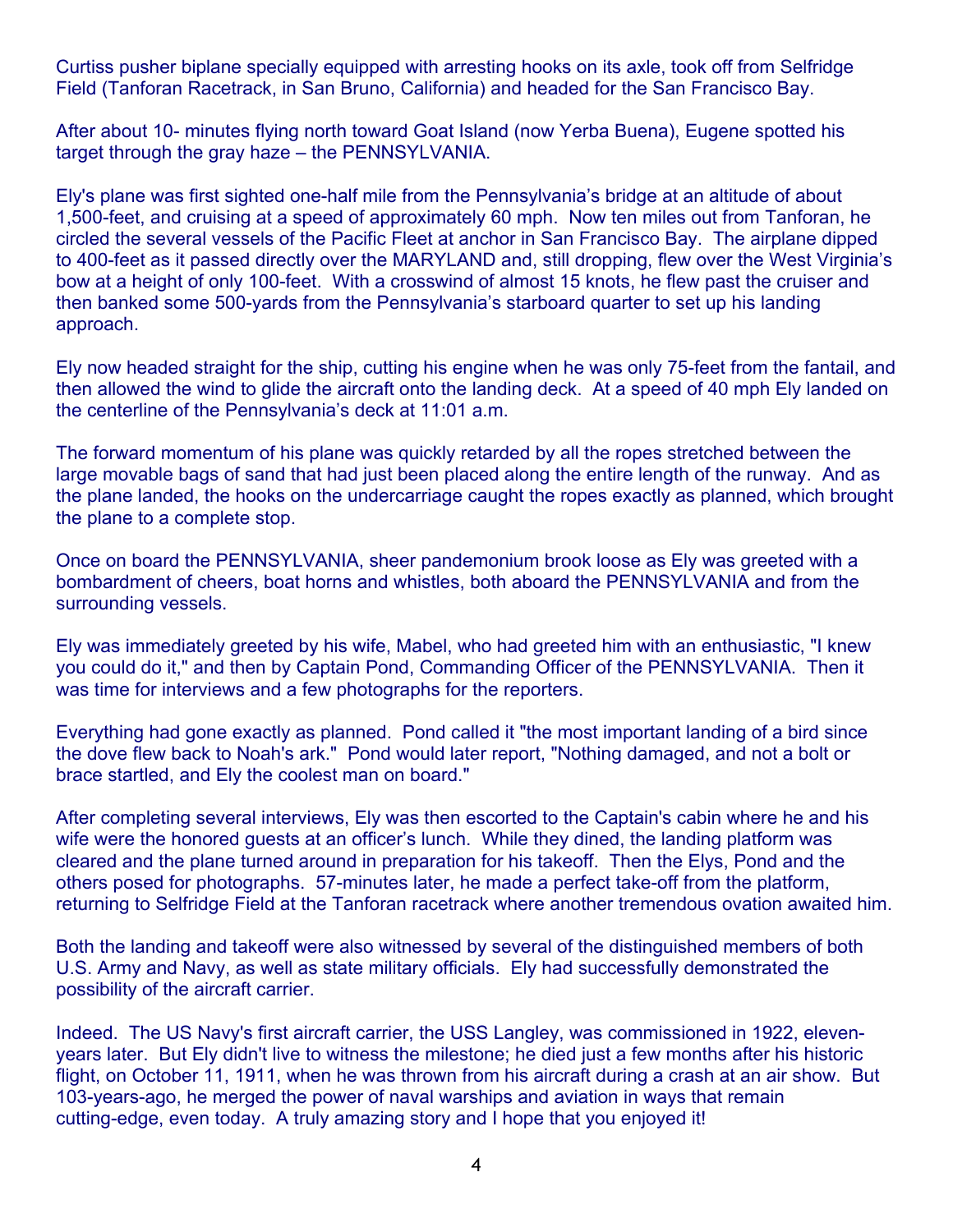# **INTERESTING FACTS ABOUT THE P2V NEPTUNE (from DAN DWYER via GENE FORGIT):**

- 1. Original development started in 1941. This plane is still in service today, although not in it's orginally designed role.
- 2. Even though this plane was designed during war time, it didn't enter military service until after the war.
- 3. This plane was built by it's origin country, and eventually built by one of it's enemies (Japan) as well.
- 4. No longer used for military service in 1984.
- 5. Plane has been used by 4 different countries.
- 6. The plane was at one point modified to take off from a carrier, but could not land on the carrier and had to land at a friendly base or ditch in the ocean.
- 7. Normal crew, 9 to 11.
- 8. Was used as a gunship at one point in it's life.
- 9. Plane's main role during service was anti-submarine warfare.
- 10. Fitted with both piston and jet engines, but jet engines burned regular Avgas instead of jet fuel.
- 11. Jet engines were only used for takeoff and low level operations.
- 12. This plane is currently being used for aerial firefighting bombardments.
- 13. The third production plane of this type was used for a record setting distance flight with the record standing until 1962.

For more information about the Lockheed P2 Neptune check out http://www.verslo.is/baldur/p2/.

# **HELP WANTED:**

The Brunswick Naval Museum and Memorial Gardens is looking for members and donations of cash and NAS Brunswick related artifacts. The BNM&MG are a 501c3 non-profit organization so donations are tax deductible. For more information see www.brunswicknavalmuseum.org or contact John Briley at info@brunswicknavalmuseum.org.

# **NAVY ORIONS LIKELY DAMAGED IN HANGAR COLLAPSE (Stars and Stripes 02/18/2014):**

YOKOTA AIR BASE, Japan — The condition of several U.S. Navy and Japan Self-Defense Force surveillance planes is still unknown after heavy snow caused the roof of a hangar to collapse Saturday near Naval Air Facility Atsugi, according to U.S. and Japanese officials. No injuries were reported in the collapse, but there is extensive damage to the building, and the 10 aircraft parked inside appear damaged as well. "Although the immediate damage to the hangar appears extensive, the possible damage to aircraft is not currently known," Atsugi base spokesman Greg Kuntz said.

The condition of the hangar has slowed assessment of condition of the aircraft, which include four U.S. P-3 Orions, officials said. However, the tail sections of several aircraft poking through the collapsed roof can be seen in aerial photographs. The 550-foot-long hangar — built in 1955 and owned by NIPPI Corp., a Kawasaki Heavy Industries Group subsidiary — is used to repair Japanese Self-Defense Forces and U.S. Navy aircraft. The central part of the hangar collapsed because of the weight of the snow, said Kawasaki Heavy Industries spokesman Teppei Kobayashi.

NIPPI Corp is working on cleaning up the debris. The collapse "has not affected operations at this point, but it is important to assess the situation quickly when thinking about the future," Japan's Defense Minister Itsunori Onodera said at a Tuesday news conference. Onodera said the damage to the aircraft appears to be severe.

The P-3 Orion has patrolled the Pacific theater on anti-submarine and surveillance missions since its introduction in the 1960s. Each four-engine turboprop aircraft costs \$36 million, according to the U.S. Navy, which is slowly phasing out the P-3 in favor of the new P-8 Poseidon aircraft. The P-8 planes,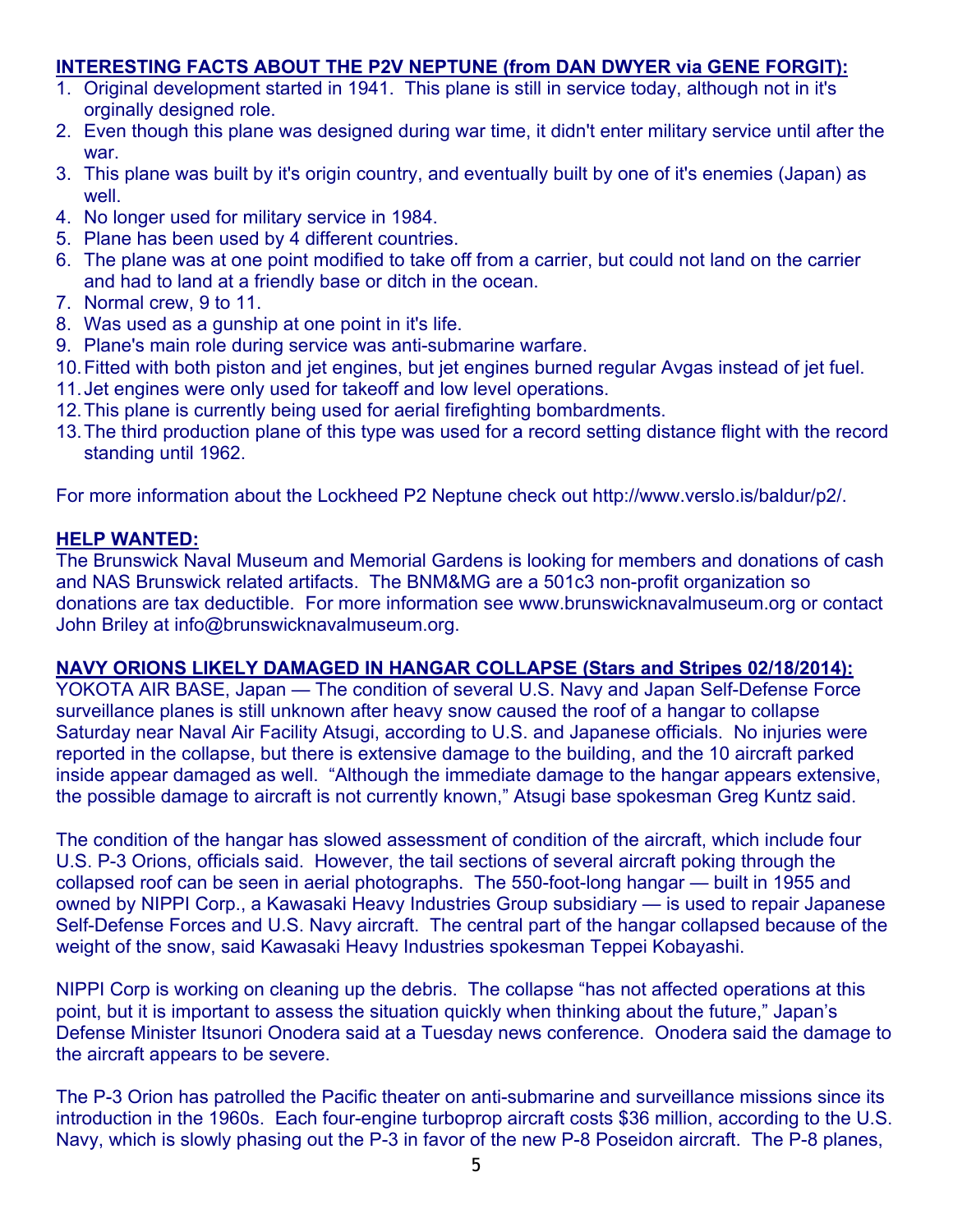which have upgraded airframes and avionics, began arriving at U.S. bases in Japan in December. The record snowfall also impacted operations on other U.S. bases in and around Tokyo, with many facilities closed at the weekend.

Staff Sgt. Eryn Buckner of the 374th Operations Squadron said 21 inches of snow fell on Yokota Air Base last week. So far, 35 inches of snow have fallen on the base this month, almost double the most recorded in February since the squadron began keeping records in 1973. More snow is expected this Week.

*Stars and Stripes article by James Kimber.* 

#### **IRAN SENDING WARSHIPS TOWARD U.S. MARITIME BORDERS (CNN 2/9/2014):**

Washington (CNN) -- A senior Iranian naval official says Iran is sending warships toward U.S. maritime borders to send a message, a move a U.S. defense official characterized as an announcement, not a deployment. "Iran's military fleet is approaching the United States' maritime borders, and this move has a message," Adm. Afshin Rezayee Haddad said, the semiofficial Fars news agency reported Saturday.

The plan, according to Fars, is a response to the United States beefing up its naval presence in the Persian Gulf. The U.S. 5th Fleet is based in Bahrain. Haddad said the Iranian fleet was under way and approaching the Atlantic Ocean "via the waters near South Africa," a claim that has not been confirmed.

It's not the first time Iran has made such a threat, said the U.S. defense official, speaking on condition of anonymity. "It's important to understand that, at this point, we have an announcement not a deployment. They've stated this aspiration before," said the defense official, speaking on condition of anonymity because of the sensitivity of the matter.

In 2011, Iran twice announced plans to send ships toward the U.S. maritime borders. "Freedom of the seas doesn't just apply to fish. It applies to all maritime nations, all navies, everywhere -- so long as they understand the responsibilities which come with that freedom," the defense official said. "So if they chose to send their ships to the Atlantic, I'm sure they won't be surprised to find many, many others already there."

The Iranian navy is the smallest of its military forces, according to GlobalSecurity.org, which tracks defense and intelligence issues.

*CNN News story by Barbara Starr and Chelsea J. Carter* 

# **TOP WEAPONS BUYER DISPUTES P-8 TESTING WOES (www.dodbuzz.com 01/28/2014):**

The Pentagon's top weapons buyer defended the P-8A Poseidon from an audit that found the aircraft can't perform its main missions such as hunting submarines and conducting wide-area surveillance. Frank Kendall, the undersecretary of defense for acquisition, technology and logistics, described the Boeing Co.-made plane as a "good product" and the Navy's acquisition effort to buy a total of 122 of the aircraft at an estimated cost of \$35 billion as a "relatively successful program."

His comments came Tuesday during a House Armed Services Committee hearing on the military's plans to shift strategic emphasis to the Asia-Pacific region. He was responding to questions from Representative Jackie Speier, D-California, who cited a forthcoming report by the Pentagon's top weapons tester, J. Michael Gilmore, that concluded the aircraft isn't effective at such missions. Gilmore, the Pentagon's director of operational testing and evaluation, in a report expected to be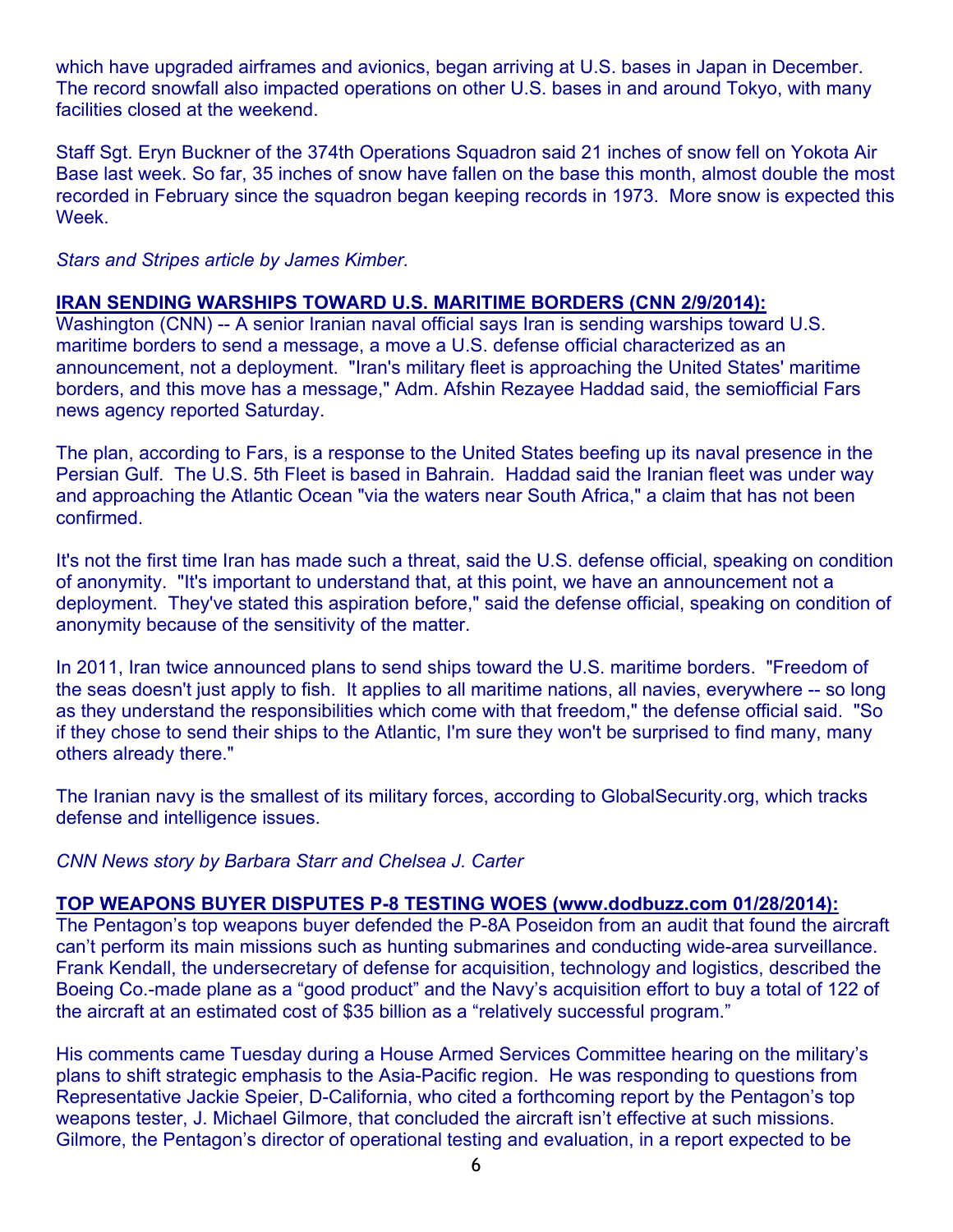released Wednesday, "found the aircraft is not effective for the mission of hunting submarines or performing reconnaissance over large areas due to a number of major deficiencies," Speier said. "So tell me why the department decided to go into full-rate production anyway," she said, referring to the Pentagon's January 3rd authorization to increase production of the aircraft.

Kendall replied that the P-8 is being fielded in phases with incremental advances in technology. "The capabilities that the DOT&E report talked about not being there are underway. They're coming," he said. "We're going to move onto wider-area surveillance capabilities I think within a few years. So the aircraft actually is, I think, a relatively successful program despite the tone of that report."

"So you just dispute the report outright?" Speier asked.

"The report is factually correct but it doesn't acknowledge the fact that this was the plan," Kendall said. "The plan was to develop a certain set and field a certain set of initial capabilities for local anti-submarine warfare capabilities and then add capabilities to that in increments. It's an acquisition strategy that has been used on a number of programs."

When Speier asked whether the plane's other mission components were performing to task, Kendall said the aircraft will initially be able to conduct anti-submarine warfare, or ASW, missions over a local area. After receiving additional sensor and processing packages, it will be able to do similar operations over a wider area, he said. "But have we continued the production of this particular component, even though it has major deficiencies is my question," Speier said. "When you say deficiencies, what that means is, it can't do certain things," Kendall replied. "It doesn't mean that it's a bad design. It doesn't mean that there are problems with the airplane. It's a very good product."

The Pentagon's inspector general's office in a report last year said the Navy needs to conduct more "critical testing" of the aircraft deciding to buy production models of the plane. The manufacturer later dismissed the report, saying it was satisfying the service's flight-testing program.

The P-8 Poseidon made by Chicago-based Boeing is based on the company's commercial 737-800 twin-engine narrow-body airliner. The naval version is designed to replace the P-3C Orion made by Bethesda, Maryland-based Lockheed Martin Corp, in conducting long-range missions to hunt submarines, among other ships, and collect intelligence. Six of the P-8 planes in recent months were transferred to the Naval Air Facility Atsugi, Japan, as part of the so-called Pacific pivot.

"This is a super aircraft," Adm. Harry Harris, commander of the Navy's Pacific Fleet, said after flying in one as part of an eight-hour maritime surveillance mission last week over the East China Sea, according to an official press release. "In my opinion, the P-8A is exceeding its key performance parameters by a wide margin."

# *DOD Buzz article by Brendan McGarry*

# **BOEING SURVEILLANCE PLANE NOT YET EFFECTIVE (Businessweek 01/23/2014):**

A new Boeing Co. (BA:US) surveillance aircraft deployed to Japan last month isn't yet effective at hunting submarines or performing reconnaissance over large areas -- two of its main missions, the Pentagon's weapons tester found.

Flaws in the \$35 billion program included the plane's radar performance, sensor integration and data transfer, Michael Gilmore, chief of the Pentagon testing office, wrote in his annual report on major weapons, which has yet to be released. He said the new P-8A Poseidon exhibited "all of the major deficiencies" identified in earlier exercises when subjected to more stressful realistic combat testing from September 2012 to March 2013.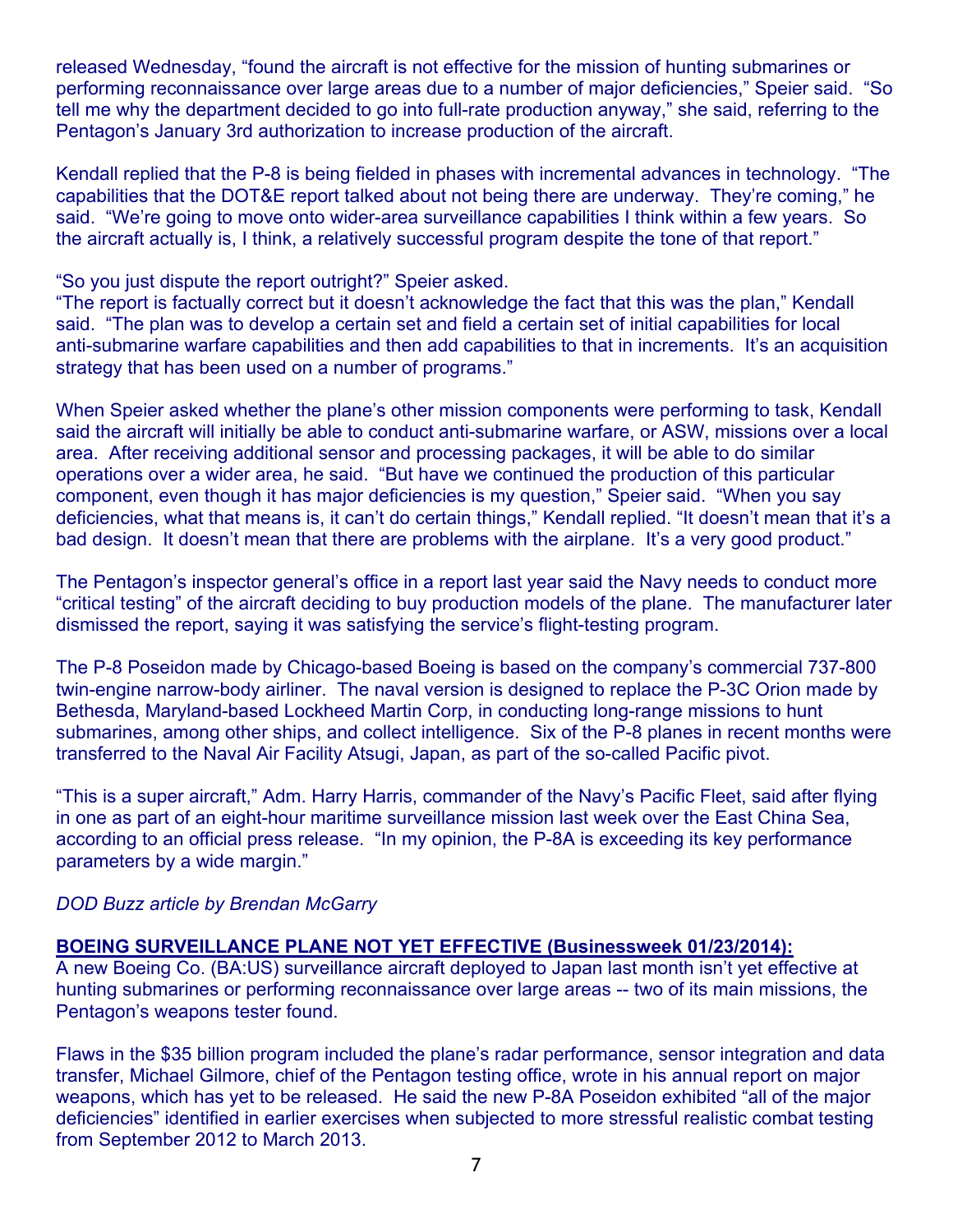"Many of these deficiencies" led Gilmore to determine that the P-8A "is not effective for the intelligence, surveillance and reconnaissance mission and is not effective for wide area anti-submarine search," he said in a section of the report obtained by Bloomberg News. The Navy plans to conduct additional testing "to verify the correction of some deficiencies," he wrote.

Gilmore's conclusions suggest the initial aircraft in the program -- which packs a modified Boeing 737-800 with radar and sensors -- aren't ready for deployment. Among its primary missions is tracking Chinese submarines. Six of the planes have been deployed to Japan supporting 7th Fleet maritime patrol operations at Naval Air Facility Atsugi as part of the U.S. strategic pivot to the Asia-Pacific region.

Vice Admiral Robert Thomas, commander of the 7th Fleet, said in a Jan. 10 press release that the aircraft "represents a significant improvement" over the older P-3 Orion from Lockheed Martin Corp. (LMT:US), "providing the opportunity to detect, track and report on more targets than ever before."

Chicago-based Boeing last month delivered the 13th of what's to be a 113-aircraft program. The Navy in November declared the aircraft ready for combat deployment after determining the criteria for performing effective patrols "were fully met," Lieutenant Caroline Hutcheson, a Navy spokeswoman, said in a telephone interview.

"The P-8A was ready, needed in theater, and continues to more than meet fleet commanders' expectations," she said. Hutcheson said Gilmore's office has "consistently highlighted both effective warfare areas as well as recommendations for areas to revisit." "Most issues cited have been collectively identified" and the Navy developed "software upgrades to correct deficiencies" she said.

Boeing spokesman Charles Ramey said in an e-mailed statement that he hadn't seen Gilmore's report and was unable to comment directly. "Feedback we've received to date is that the Navy is very happy with the P-8A's performance," he said. "As always, Boeing will work hand in hand with the Navy to support any issues that come up." Defense Secretary Chuck Hagel, during a trip to Japan in October, lauded the P-8A's "cutting-edge technologies."

Gilmore spokeswoman Jennifer Elzea said the test office concluded the aircraft was effective in providing small-area searches similar to the P-3C Orion it's replacing. The aircraft also is effective in conducting "unarmed anti-surface warfare missions," and its radar and supporting sensors "provide an effective, all-weather surface target search," she said in an e-mailed statement.

Gilmore's office also concluded the airframe is reliable, offering "significant improvements in hardware reliability, maintainability and availability" over the P-3C, she said. Overall, the Boeing system "provides increased range, payload and speed," she said.

Gilmore's report said the recent realistic combat testing confirmed earlier results on flaws in the P-8's radar "and revealed the operational implications of the radar's limitations for some targets." It said details are classified. Raytheon Co. makes the ocean and land-surveillance radar.

Deficiencies with on-board electronics to detect enemy anti-aircraft radar "limited threat detection" while "seriously degrading capabilities and aircraft survivability across all major missions," the report found. Northrop Grumman Corp (NOC:US) makes the "Electronic Support Measures" equipment.

Elzea said the Navy is conducting additional testing "to evaluate several system technical improvements" that will be assessed by Gilmore's office "as they are delivered." The Navy has plans for fielding two sets of aircraft upgrades to "improve anti-submarine warfare capability over several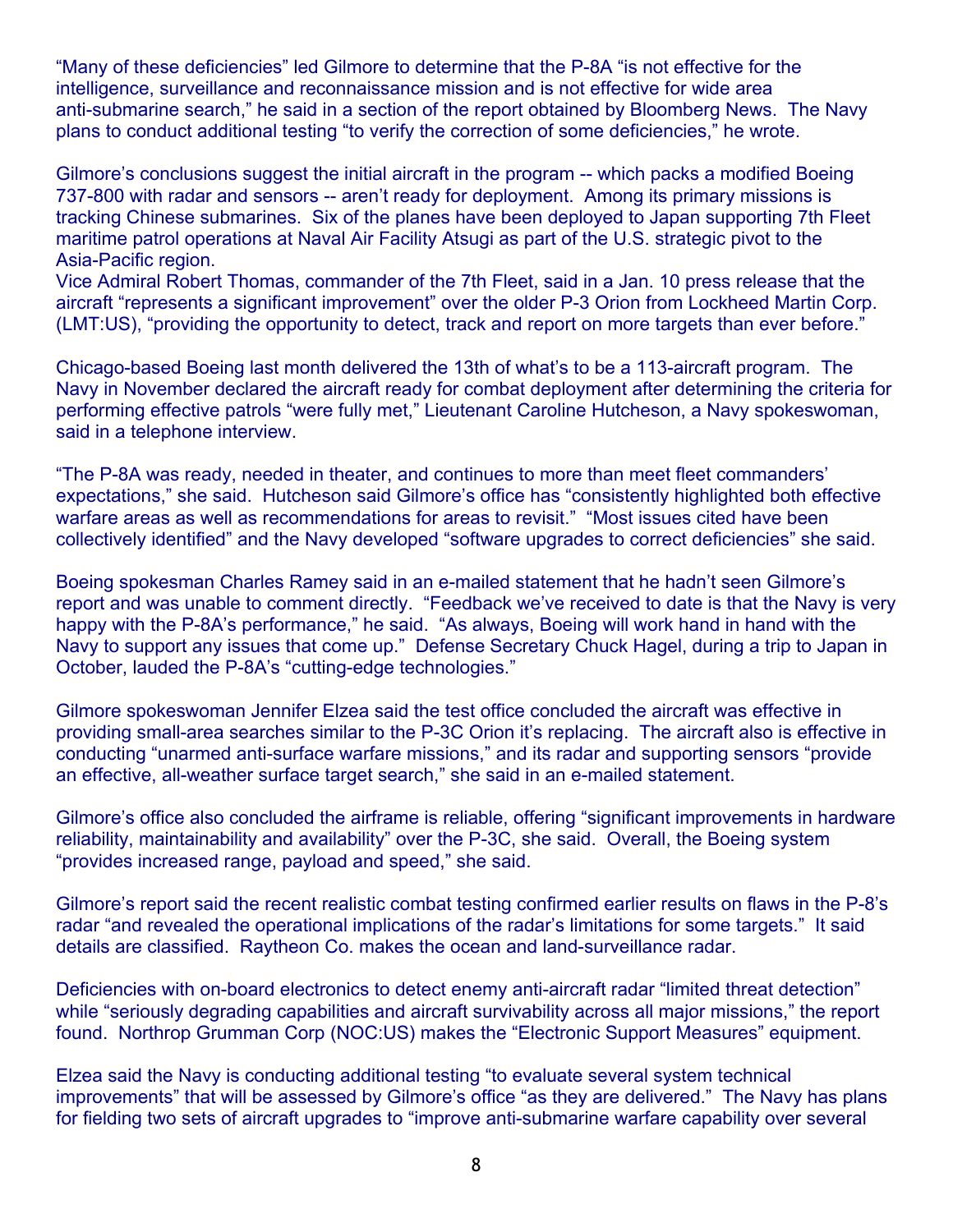years" and has developed "an adequate test and evaluation master plan" to evaluate improvements, she said.

# *Businessweek article by Tony Capaccio*

# **SOUTHFIELD STARTS 2014 IN UNCERTAIN TERRITORY (Patriot Ledger 01/04/2014):**

WEYMOUTH - The new year could bring big changes for the SouthField project, but just how those changes might end up looking like is anyone's guess, say lawmakers and observers who've been watching the latest controversy over the stalled redevelopment unfold. The project ended 2013 with its master developer, Starwood Land Ventures, and its governing body, South Shore Tri-Town Development Corp., at loggerheads over a sweeping overhaul proposed by Starwood. The proposal would change the project's governance and its relationship with the three towns in which the former air base is situated: Weymouth, Abington and Rockland.

Officials in Rockland have joined Tri-Town in opposing the changes, which would slash Tri-Town's authority and shift responsibility to the towns. Weymouth and Abington officials are still eying the proposal but appear far from endorsing it. And lawmakers are still reluctant to say where they would come down if the developer's plans ever make it to Beacon Hill. But lawmakers and outside observers say there could be some kind of compromise in 2014. "I think the project does move forward in some shape and form," said Peter Forman, president and CEO of the South Shore Chamber of Commerce. "It's just going to be a question of how smooth that progress is and how soon in the year it happens."

SouthField is the planned residential and commercial development on the site of the former South Weymouth Naval Air Station. The project faces major obstacles, including a lack of water and sewer capacity, incomplete roads and an inability to draw commercial development. Plans for SouthField include 2,855 homes and apartments and 900,000 to 2 million square feet of commercial space. About 500 people on the former base now.

The stakes appear high in the standoff over Starwood's proposed changes. Tri-Town has threatened to kick Starwood off the project, and Starwood has hinted it could walk away if it doesn't get sweeping changes through the Legislature by the July 31 end of the Legislature's formal session. Both sides have accused each other of violating the contract between them.

Tri-Town CEO Kevin Donovan said he's hoping Starwood will come back to negotiate proposed changes in the new year. Matthew Barry, a vice president at Starwood, said he's still hoping to build consensus, but if the changes don't go through by this summer, the company "would look to move on to other opportunities."

Abington Town Manager Rick LaFond said hesitation from lawmakers to back anything that doesn't win support from their constituents could push Starwood back to the bargaining table with Tri-Town. "I think that's the direction you're going to see this year, and I think that's going to prompt Starwood to forge a working relationship with Tri-Town," he said. "I think that's the inevitable approach."

Starwood's proposal would slash Tri-Town's authority and shift responsibility for public services to each town for its section of the former base in exchange for collecting taxes on the land. The developer has also proposed to take over from Tri-Town responsibility to set up additional water and sewer capacity and is proposing the state take over the cost of completing a parkway across the site. The developer says the changes would mean a windfall for the communities, but Tri-Town says its analysis shows that they would saddle the towns with debt.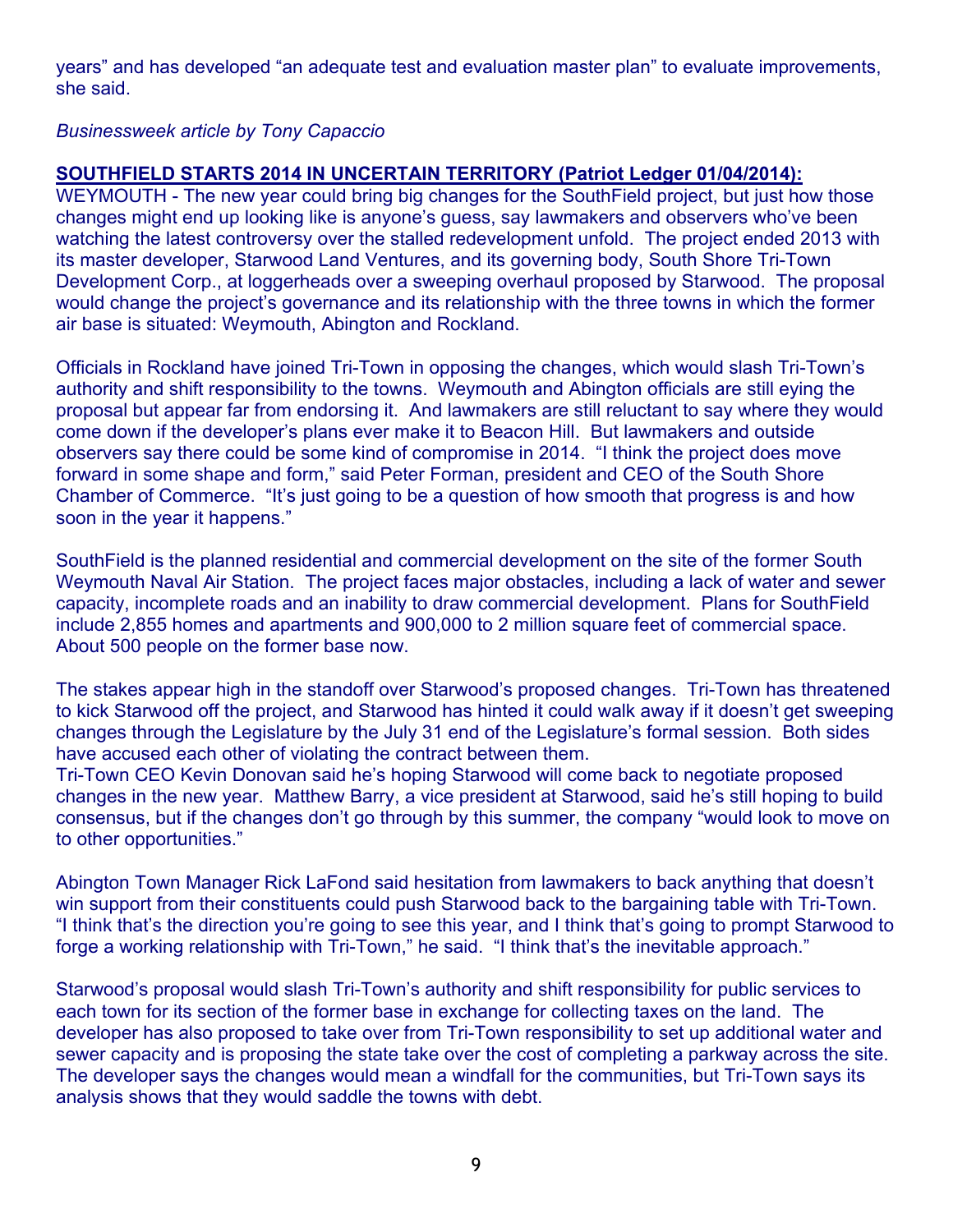State Sen. John Keenan, D-Quincy, whose district includes Abington and Rockland, said he's hopeful that the two sides will settle on a compromise. "I think it'll be sorted out. When in the next year, I don't know," he said. "I think ultimately there will be some sort of resolution. I think there has to be."

State Sen. Robert Hedlund, R-Weymouth, said there is a wide consensus that the 2008 legislation that broadened Tri-Town's authority and laid out plans for the redevelopment needs to be updated, but there's little agreement on how to do that. "I think that's the biggest complication," he said. As for how that shakes out in three town halls, Tri-Town's headquarters and the House and Senate chambers in 2014, that's impossible to predict, Hedlund said.

*Patriot Ledger article by Christian Schiavone* 

# **VP-913 SQUADRON PATCHES AVAILABLE:**



McGrogan's Patch Designs has VP-913 squadron patches available. They are 4.5 inches tall by 4 inches wide and cost \$7 each plus shipping. VP-913 was a reserve patrol squadron that was operational at NAS South Weymouth from 1956 to 1968. To order, go to www.mcgrogans.com on the Internet or call 1-208-762-4481.

# **RECOMMENDED READING:**



Here's the book and subject that author Tommy H. Tomason will be presenting at the ANA Patriot Squadron's Shea Naval Aviation Museum on Saturday April 26<sup>th</sup> as described above in this newsletter. The odd twin-rotor Bell HSL is the helicopter that pioneered "dipping sonar". Although HSLs were never assigned to NAS South Weymouth, and in fact they never really went into operational service, they were the ancestors of the SH-34s, SH-3s, and SH-2s that served with the HS and HSL squadrons that were on the base over the years. If you're in the eastern Massachusetts area come see author Tomason at the museum and buy an autographed copy of his book. If you can't make it to the museum or can't wait until April you can buy a copy for less than \$20 on-line at www.amazon.com.

# **ON THE INTERNET:**

Here are a few military history web sites that will keep you occupied for many hours if you are looking to kill some time on the Internet:

- WW2 European Theater (ETO): http://acepilots.com/usaaf\_eto\_aces.html
- WW2 Pacific Theater (PTO): http://acepilots.com/usaaf\_pto\_aces.html
- WW2 US Navy Aces: http://acepilots.com/usn\_aces.html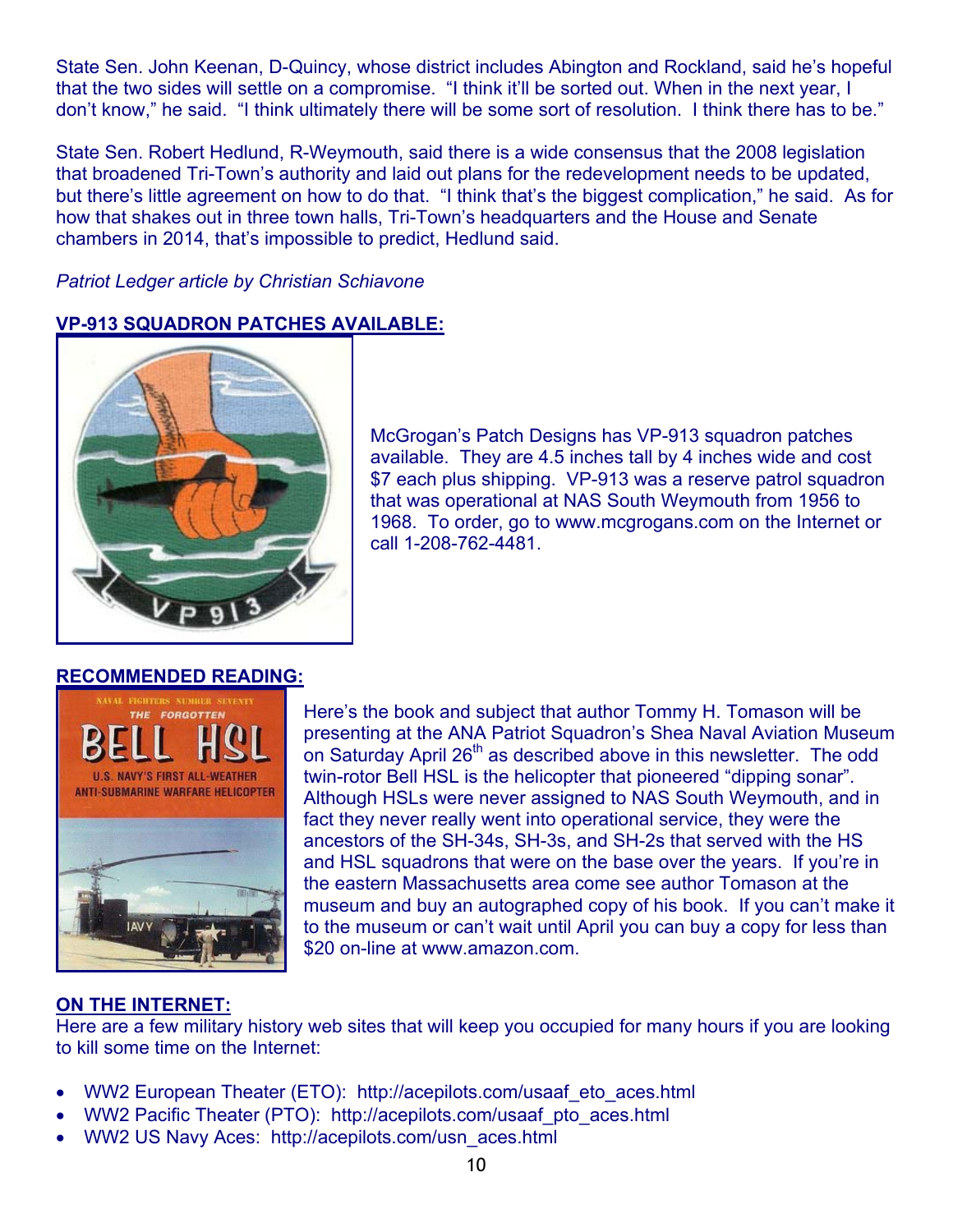- WW2 Mediterranean (MTO): http://acepilots.com/usaaf\_mto\_aces.html
- Korean War Aces: http://acepilots.com/korea\_aces.html
- Vietnam Era Aces: http://acepilots.com/vietnam/main.html
- Airplanes: http://acepilots.com/
- WW2 Fighters: http://acepilots.com/planes/main.html#fighters
- WW2 Bombers: http://acepilots.com/planes/main.html#bombers
- WW2 Airplane Pictures: http://acepilots.com/archives/main.html
- Postwar Jets: http://acepilots.com/jets/main.html

Also, please note that there are Facebook groups on the Internet for VP-92, NAS South Weymouth, and NAS Brunswick. Go to www.facebook.com and search for keywords "VP-92", "NAS South Weymouth", and "NAS Brunswick".

The VP Navy web site at www.vpnavy.org has large sections devoted to NAS Squantum, NAS South Weymouth, and NAS Brunswick and to every VP and VS squadron that the Navy every had. The site is very easy to use. It has many photos and e-mail addresses of many people organized by base and squadron affiliation.

#### **MONTHLY MEETING:**

Please note that we will be meeting for lunch on the last Thursday of every month at Waxy O'Connor's Irish Pub at 94 Hartwell St. in Lexington, MA from 11:30 to 13:30 instead of at the Hanscom Field club until further notice. Please join us if you can. The pub is just outside the Hanscom Field Hartwell gate.

# **PARTING SHOTS:**



*ABOVE: Card game in the back of a VP-92 P-3C sometime during the late 1990s.*